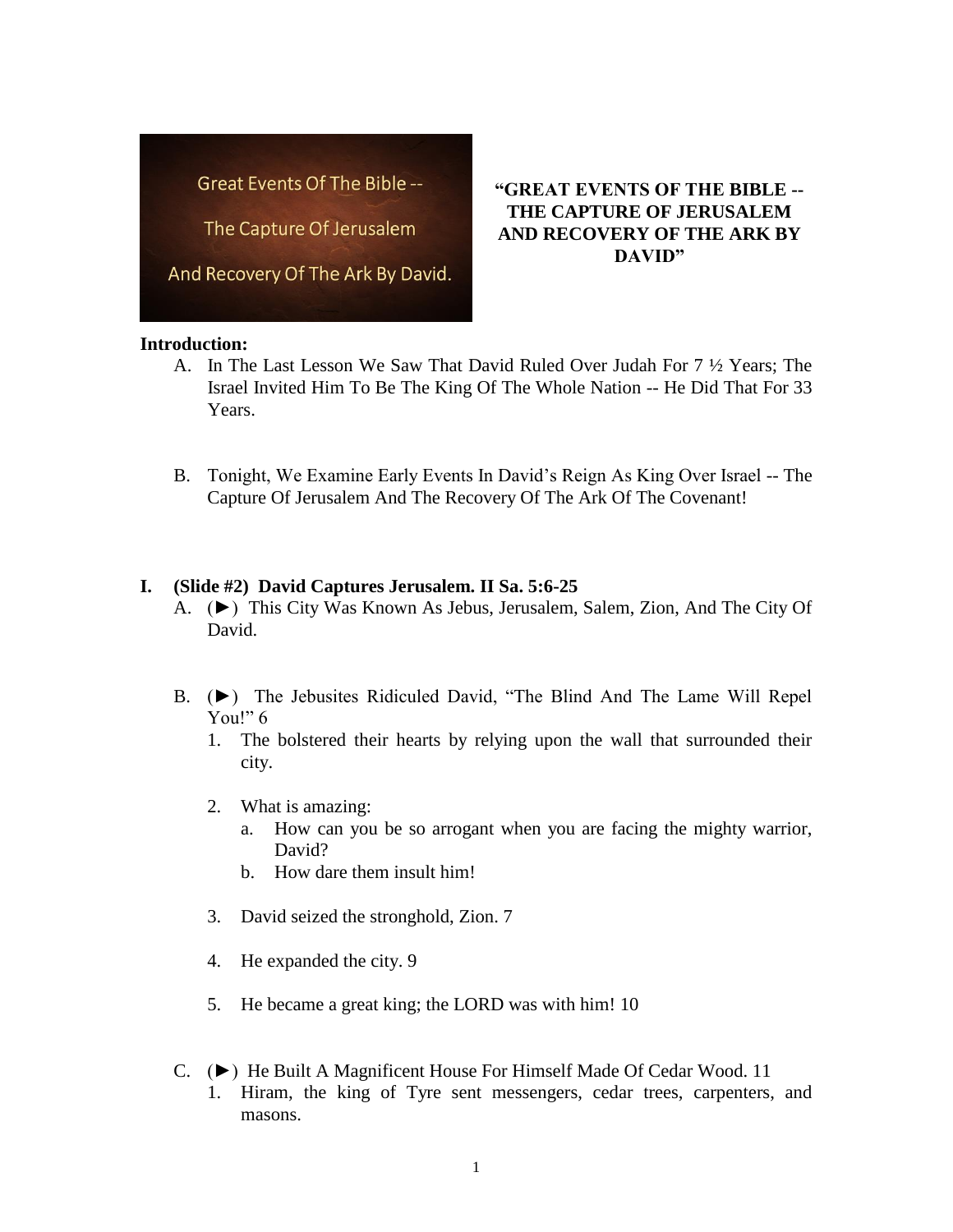- 2. They built David his house.
- D. David Had Two Mighty Victories Over The Philistines.
	- 1. The Philistines attacked when they heard David had become the king. He defeated them in the Valley of Rephaim. 17-21
		- a. David asked God if he should attack the Philistines; God told him he should; he defeated them
		- b. They fled and left their idols there.
	- 2. The Philistines attacked a second time; God told David that he should not attack, just surround them; the LORD would strike the camp of the Philistines and give David the victory. 22-25

# **II. (Slide #3) The Ark Of The Covenant Was Brought To Jerusalem! 6:1-23**

- A. (►) Review Of The Past History About The Ark Of The Covenant.
	- 1. **(Slide #4)** The Tabernacle was the centerpiece of Israel's worship and their focus spiritually for nearly the next 500 years.
	- 2. It was a piece of the original furniture in the Tabernacle. Ex. 25-31
		- a. Its plans: 25:10-22
			- 1. It was a small chest made of acacia wood (hard, orangish-brown) and overlaid with pure gold inside and outside. 10,11
			- 2. It was 45" long, 27" wide, and 27" high. 10
			- 3. It had rings in each corner so long poles could be put through the rings and the Kohathites who carried it would not touch it! 11-15
			- 4. They would put the Testimony IN It! 16, 21 (This refers to the Book of the Law -- Dt. 31:26,27; Ex. 31:18)
			- 5. The top of the Ark of the Covenant was called the 'Mercy Seat." 17; 26:34 (It means "to cover" -- it covered the Ark; it symbolized the coving of sin -- atonement; propitiation)
				- a. Two cherubim were at each end on the top of the Ark facing each other. 18-20
				- b. God would speak to Israel from the Mercy Seat. 22. He did to Moses; then to Aaron as the High Priest.
			- 6. **(Slide #5)** It was to be placed inside the Holy of Holies, or the Most Holy Place. There the High Priest made a sacrifice on the Day of Atonement.
		- b. It was built as God had described. Ex. 37:1-9
	- 3. It was in the middle of the nation when they were encamped. Nu. 4:5,6
	- 4. **(Slide #6)** When they traveled during the 40 years of the Wilderness Wandering, It was right in the middle of the nation! It was always hidden under a veil of skins and blue cloth.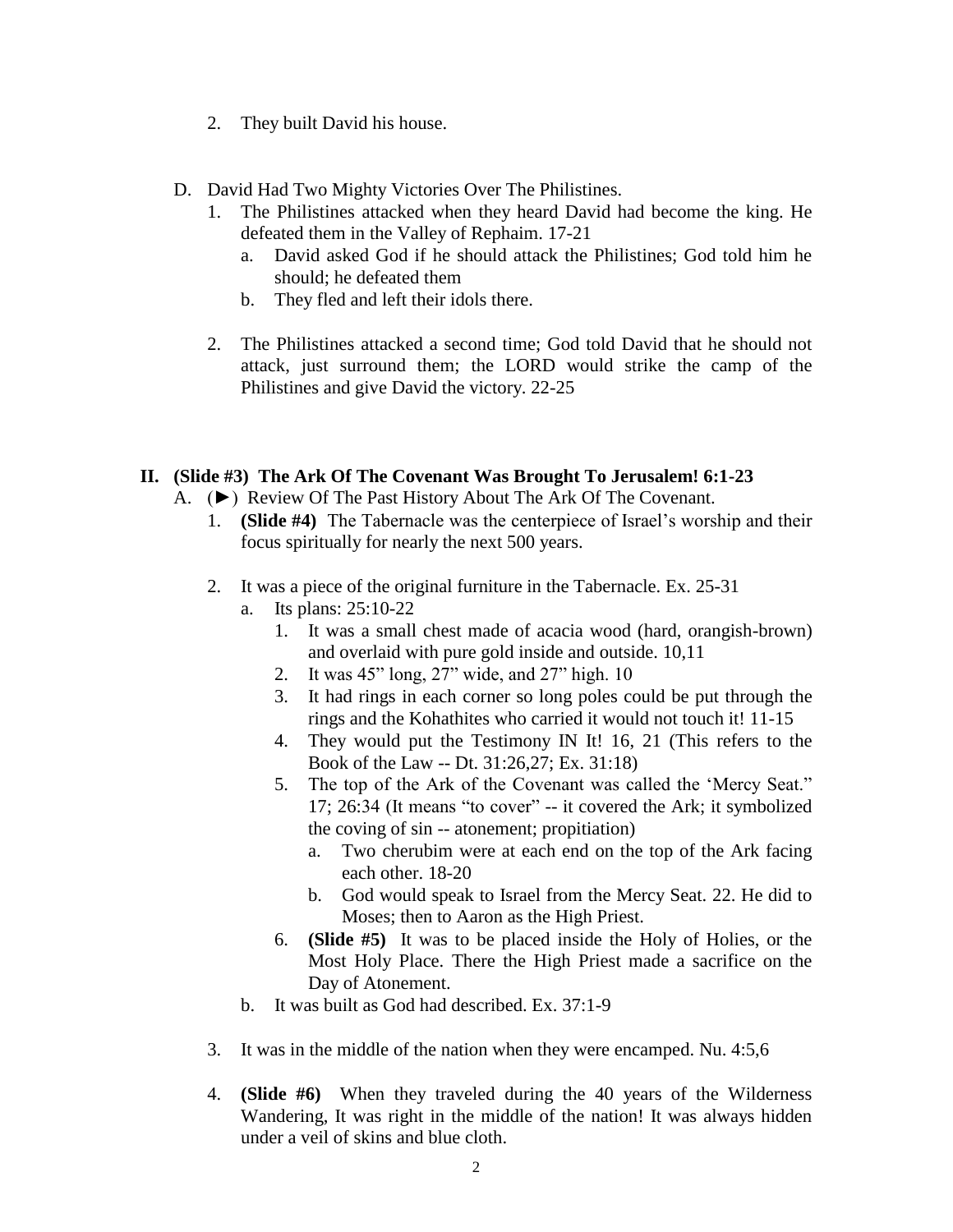- a. God had given them specific instructions on the order in which they were to camp and to travel. Nu. 2
- b. There was to be a space of  $2,000$  cubits  $(3,500)$  --  $2/3$  of a mile) between the Ark and the people. Josh. 3:4
- 5. The Priests carried It into the flooded Jordan River when Israel crossed the Jordan River and entered Canaan. Josh. 3:3
	- a. The priests were to carry the Ark to the Jordan and stand in the riverbed. Josh. 3:8. As soon as their feet touched the water, the Jordan would part just as the Red Sea had parted (from the city of Adam to the Dead Sea -- about 20 miles!) Josh. 3:13, the waters coming from the north would be as if they were dammed up. No water would flow into the Dead Sea. Josh. 3:16
	- b. The priests remained in the riverbed until all of Israel passed through the parted Jordan River! Josh. 3:17
	- c. When the priests left the riverbed of the Jordan, the Jordan waters flowed again and overflowed its banks as before! Josh. 4:14-18
- 6. **(Slide #7)** The Priests carried It when Israel came to Jericho. Joshua 6
	- a. Joshua and the men of war led Israel; the army was followed by 7 priests carrying ram's horns who preceded the Ark of the Covenant carried by priests. The nation of Israel would follow the Ark! 4
	- b. When Joshua gave the command, the soldiers preceded the priests; the priests who blew the ram's horns continually blew the trumpets, the Ark of the Covenant followed, the rear guard followed the Ark, and the people followed in silence (they were not to shout, make a noise, or speak a word until on the  $7<sup>th</sup>$  day when they were told to shout!). 8-10
	- c. They did this for six straight days. 12-14
	- d. On the seventh day they marched around seven times, shouted, and the walls fell! 20
- 7. The Ark remained at Gilgal throughout the time of conquest until the land was subdued; then they moved to Shiloh. Josh. 18:1
	- a. It was still in Shiloh during the days of Phinehas. Ju. 20:26-28
	- b. It was there during the days of Eli.
- 8. **(Slide #8)** During the days of Eli, the Philistines captured the Ark of the Covenant. I Sa. 4:10-18.
	- a. Old Eli, 98 years old and almost blind, hearing of this awful event, fell backward, broke his neck, and died! 4:12-18
	- b. Phinehas' pregnant wife, hearing that the Ark of the Covenant had been seized and that her husband and father-in-law had died, went into labor and died. The baby was named Ichabod meaning "The glory has departed from Israel!" 4:19-22. Phinehas' wife as she died said in agony: "The glory has departed from Israel, for the ark of God has been captured." I Sa. 4:22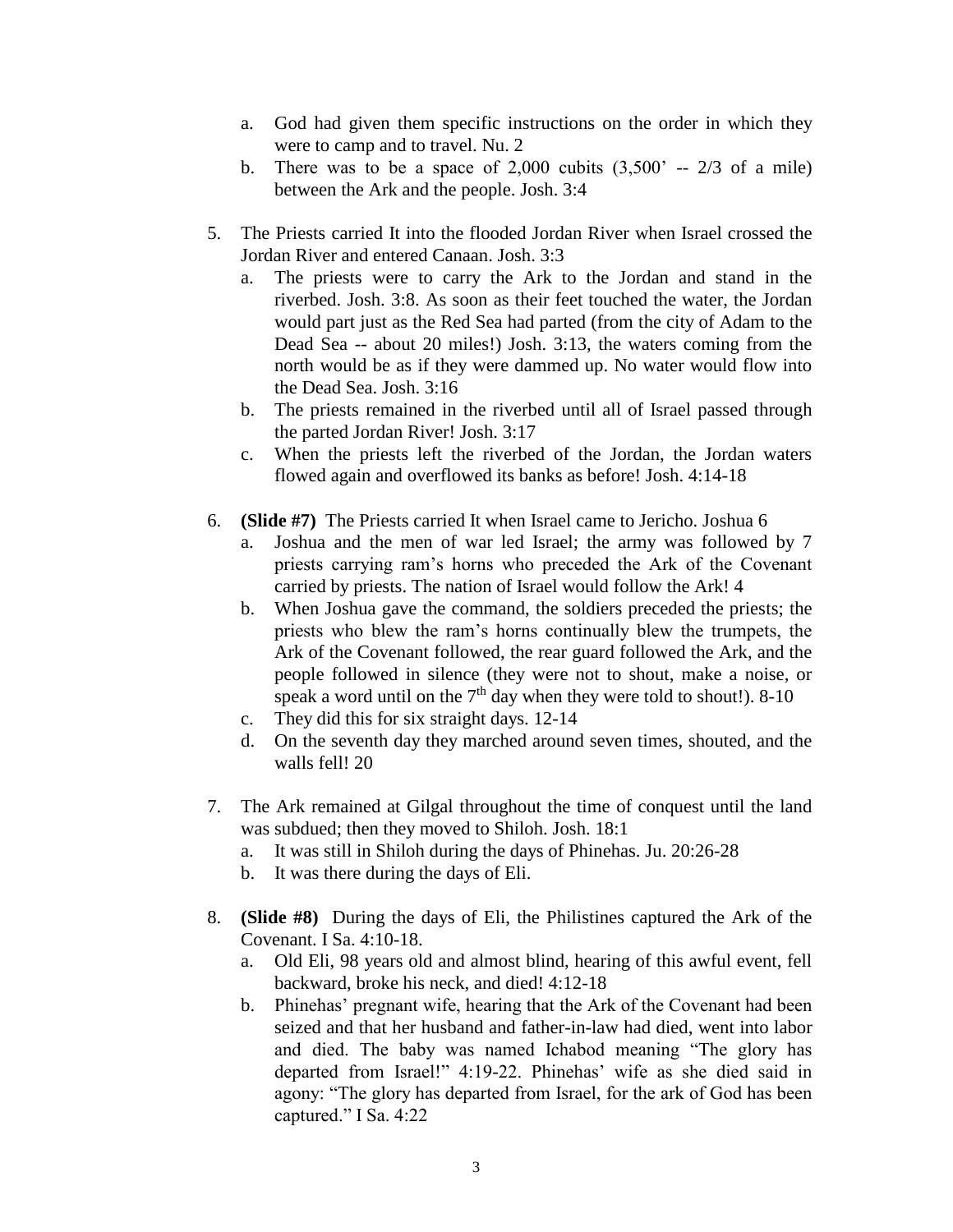- c. Phinehas' wife's agony expressed The AWFUL wail of Israel when the Ark of the Covenant was captured! IMAGINE -- Israel has lost its MOST SIGNIFICANT POSSESSION!
- d. The Philistines took the HOLY Ark Of The Covenant to Ashdod and put it in the unholy Temple of their god Dagon! I Sa. 5:1-12. Dagon fell on its face before the Ark the first night and the second night it fell and its head and hands were broken off of it.
- e. They sent It from Ashdod to Gath; the men of Gath sent It to Ekron. The Ark of the Covenant was in the land of the Philistines for 7 months! I Sa. 6:1. After seven months, the Philistines put the Ark on a new cart accompanied with an offering of gold, and sent two cows pulling the cart to Bethshemesh.
	- 1. Because the people of Bethshemesh looked at the Ark, God struck 50,070 dead! 6:19
	- 2. The people of Bethshemesh called the people of Kirjathjearim to take It.
- f. The men of Kirjathjearim took the Ark and kept It there for 20 years (I Sam. 7:1,2).
- g. Imagine how thrilled Israel was to have the Ark back; however no one made any attempt to take it back to Jerusalem!
- 9. King Saul moved It to Nob, near his home of Gibeah. There David got the Bread of Presence (Shewbread) from Ahimelech the Priest to feed himself and his soldiers. I Sa. 21,22
- 10. Then the Tabernacle was at Gibeon. I Chr. 16:39; 21:29; II Chr. 1:2-6, 13; I Ki. 3:2-4
- 11. David brings the Ark to Jerusalem.
	- a. When David became the King of all Israel, he eagerly determined to bring the Ark of the Covenant to Jerusalem from the house of Abinadab. II Sam. 6:1-4; I Chron. 13:3,4.
	- b. **(Slide #9)** With great fanfare and celebration, the Ark was put on a new cart pulled by oxen and overseen by Uzzah and Ahio, Abinadab's sons; **(Slide #10)** as It progressed, the oxen stumbled at Nachon's threshing floor and Uzzah put his hand up to protect the Ark. II Sa. 6:6 [You wonder why they used a new cart. Was it imitating how the Philistines sent It back toward Israel on a new cart?]
	- c. INSTANTLY he was stricken dead by God. II Sam. 6:3-7; I Chron. 13:5-10
	- d. There does not seem to be any desire of rebellion in David; perhaps there was just EAGERNESS to get the Ark to Jerusalem; there seems to be IGNORANCE of God's Law.
		- 1. They did not know what God said about moving the Ark.
		- 2. They just assumed it would be perfectly fine to carefully and lovingly transport It on a cart to Jerusalem!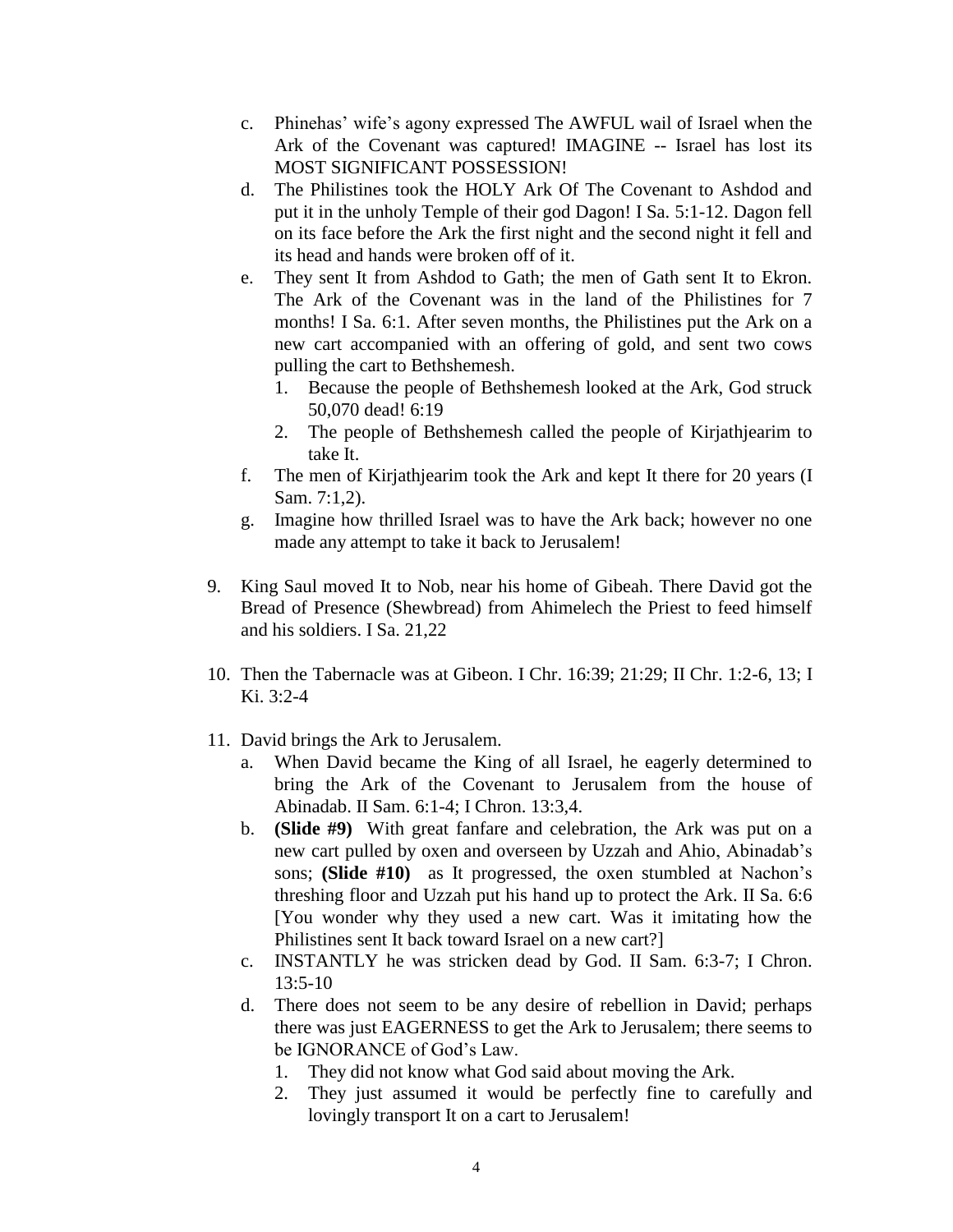- e. David was displeased and afraid that Uzzah was stricken dead. He decided to leave It at the house of Obed-Edom. II Sa. 6:8-10
- f. **(Slide #11)** After three months of blessings upon the house of Obed-Edom and contemplation and investigation of God's Laws by David, priests carried the Ark with staves on their shoulders as God had ordained; It was brought to the City of Jerusalem. II Sam. 6:9-16; I Chron. 13:11-14; I Chron. 15:1-15.
	- 1. What David learned during that 3 months of contemplation and study of God's Laws! I Chron. 15:1-15
		- a. "Then David said, 'No one may carry the ark of God but the Levites, for the LORD has chosen them to carry the ark of God and to minister before Him forever.'" 2
		- b. He assembled the children of Aaron and the Levites, he assembled the whole nation to prepare for the glorious event! "And David gathered all Israel together at Jerusalem, to bring up the ark of the LORD to its place, which he had prepared for it." 3
		- c. He called the priests and said, "You *are* the heads of the fathers *houses* of the Levites; sanctify yourselves, you and your brethren, that you may bring up the ark of the LORD God of Israel to *the place* I have prepared for it. <sup>13</sup>For because you *did* not *do it* the first *time,* the LORD our God broke out against us, because we did not consult Him about the proper order." 13
		- d. They obeyed God's directions! "So the priests and the Levites sanctified themselves to bring up the ark of the LORD God of Israel. <sup>15</sup>And the children of the Levites bore the ark of God on their shoulders, by its poles, as Moses had commanded according to the word of the LORD." 14,15
	- 2. When they attempted to move It the second time, they did it according to God's directions and authority!
- g. Its final resting place was in Jerusalem.
- h. David put It inside a tent [Tabernacle] he erected. II Sa. 6:17; I Chr. 15:1. He was ecstatic! II Sa. 6:11-15
- i. Solomon, David's son, brought the Tabernacle to Jerusalem at the dedication of the Temple. I Ki. 8:4

### **III. (Slide #12) Lessons From These Stories.**

- A. (►) God Demands Obedience!
	- 1. Why did Israel sin in moving the Ark on a cart?
		- a. Num. 4:15 "And when Aaron and his sons have finished covering the sanctuary and all the furnishings of the sanctuary, when the camp is set to go, then the **sons of Kohath** shall come to carry *them;* but **they shall not touch any holy thing, lest they die.** These *are* the things in the tabernacle of meeting which the sons of Kohath are to carry."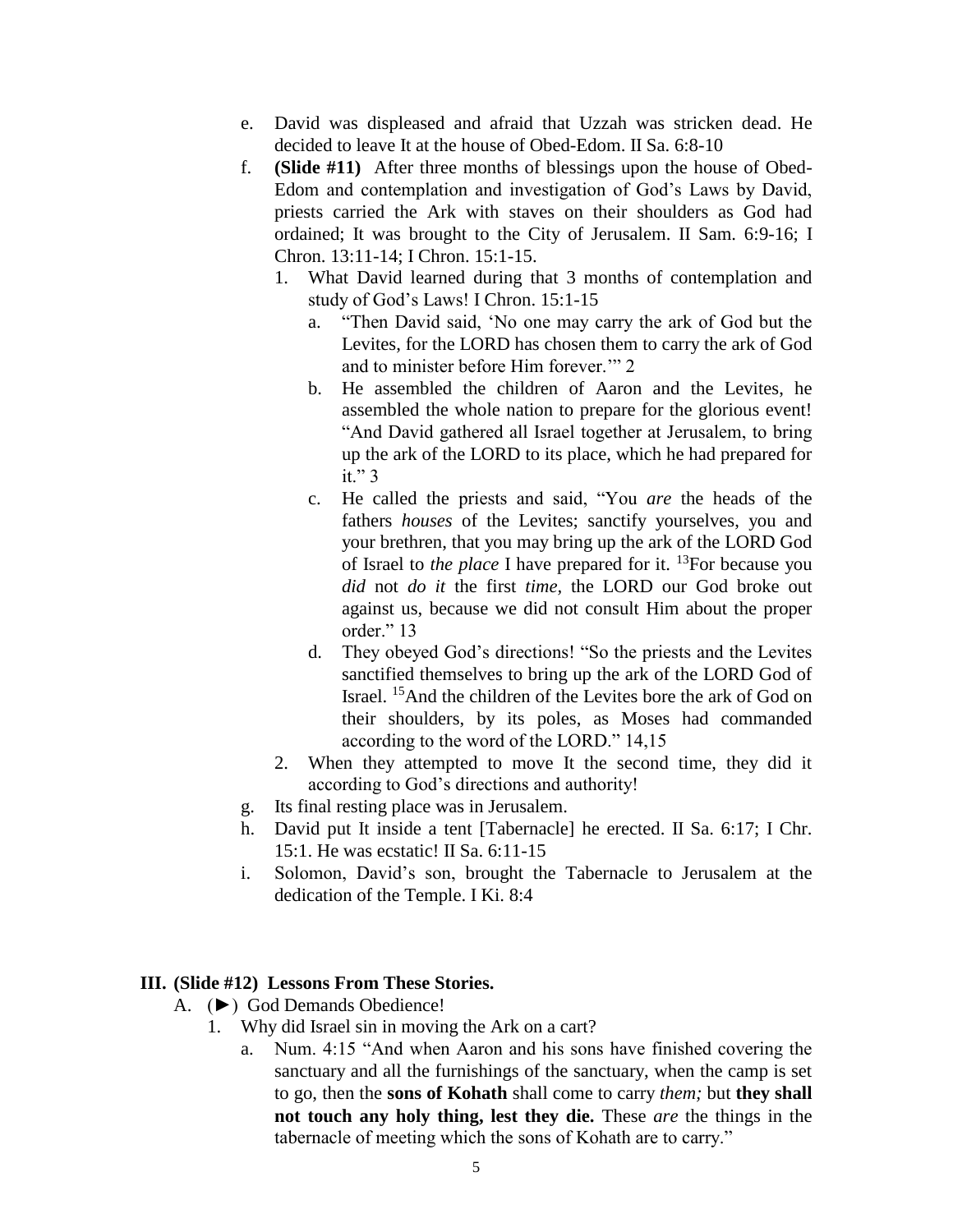- b. Deut. 10:8 "At that time the LORD separated the tribe of Levi to bear the ark of the covenant of the LORD, to stand before the LORD to minister to Him and to bless in His name, to this day."
- c. Dt. 31:9 "So Moses wrote this law and delivered it to the priests, the sons of Levi, who bore the ark of the covenant of the LORD, and to all the elders of Israel."
- d. Josh. 6:12 "And Joshua rose early in the morning, and the priests took up the ark of the LORD."
- e. God had a pattern for Israel -- for the Tabernacle and furniture, for the encampment, for their travels, and for the movement of the Ark of the Covenant!
- 2. He demanded obedience in the Old Testament; He demands obedience in the New Testament!
- 3. Observations about obedience in David's life.
	- a. Was David typically a trusting, obedient man of God? YES!
	- b. Did he usually know what God's Will was? YES!
	- c. Ignorance In ONE area had MAJOR Consequences -- It was a matter of LIFE and DEATH!
	- d. Was God unjust? ABSOLUTELY NOT!
	- e. Was David justified in getting mad at God? ABSOLUTELY NOT! It was NOT GOD'S FAULT!
	- f. Ignorance brought this punishment upon Uzzah!
	- g. Excitement, joy, and "we are doing this for God" did not make their actions right or acceptable!
- 4. Ignorance of God's laws and expectations does not justify disobedience today.
	- a. Will God accept submission to the Law of Moses today? NO!
	- b. Does God judge man by the 10 Commandments today? NO!
	- c. Will God judge one today who does not realize that an act is really a sin in God's sight? [Examples: adultery, fornication, homosexuality, indecent immodesty, covetousness, etc.] Absolutely! Ignorance is no excuse.
	- d. Will God accept sprinkling as baptism? NO!
	- e. Will God accept denominational baptism for the purpose of showing that one is already saved? NO!
	- f. Will God accept instruments of music in worship to Him today? NO!
	- g. Will God tolerated and accept an unholy life lived by a Christian? NO!
- 5. God does not tolerate ignorance as an excuse!
	- a. **Abimelech** was deceived by Abraham; God told him in a dream, "He is another man's wife; you are a dead man if you do not restore her to her husband." Gen. 20:1-7
	- b. **The Idolaters In Athens.** They worshiped idols; God commands them to repent! Ac. 17:23,30,31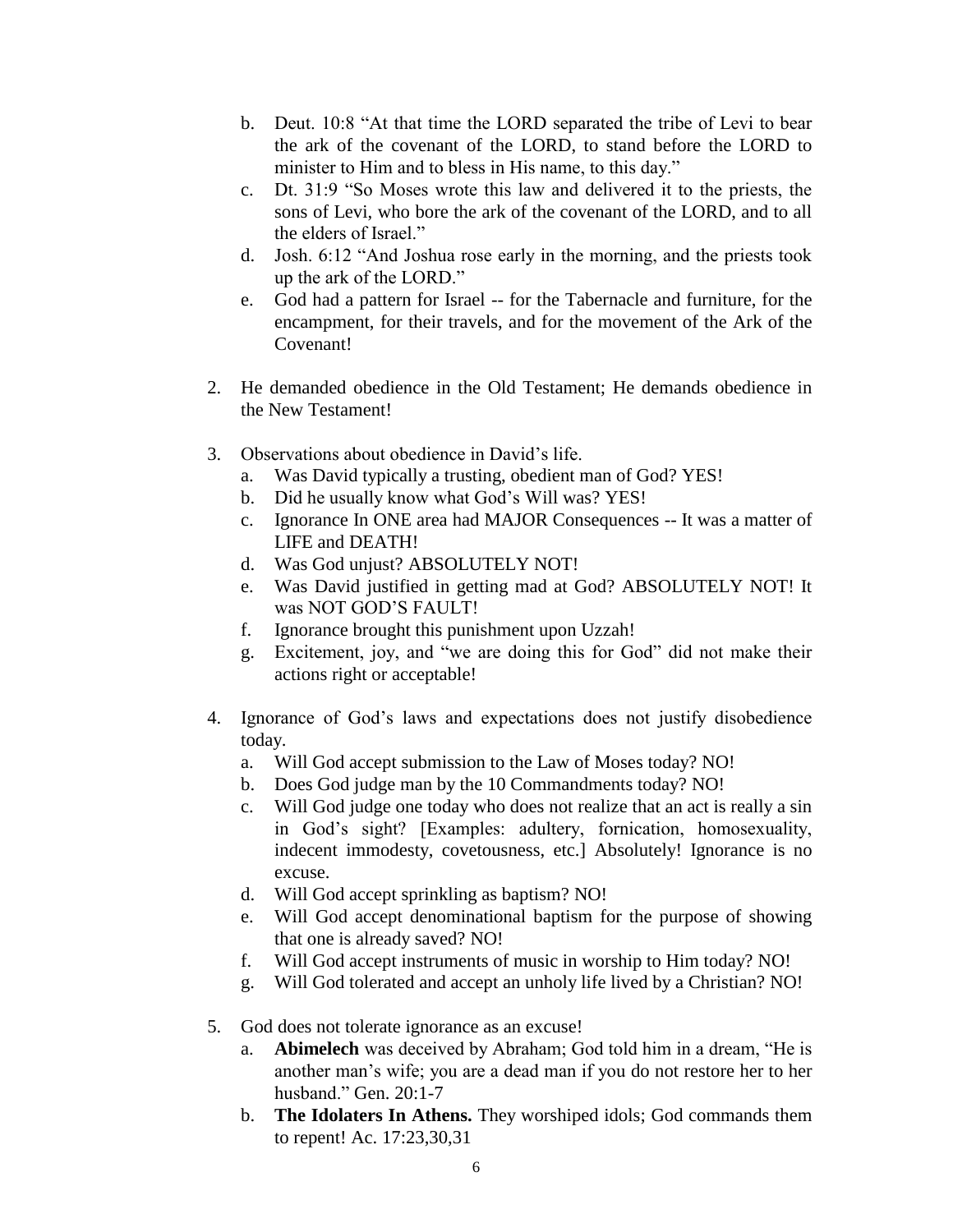- c. **Saul of Tarsus [Paul]** persecuted Christ, Christians, and the Church; he did it in ignorance! I Tim. 1:12,13
- d. **The ignorant at the Judgment!** II Thess. 1:8
- B. (►) God's People Must Be DRIVEN To Know His Will And To Obey It!
	- 1. Mt. 5:6 "Blessed *are* those who hunger and thirst for righteousness, For they shall be filled."
	- 2. Ignorance spiritually can be lethal! Hos. 4:6 "My people are destroyed for lack of knowledge."
	- 3. Seek to know the WHOLE counsel of God's Will! Ac. 20:28
- C. (►) Religious Zeal Without Knowledge Is Mis-Guided Zeal!
	- 1. Many think that zeal equals acceptance!
	- 2. Rom. 10:2 "For I bear them witness that they have a zeal for God, but not according to knowledge."
- D. **(Slide #13)** Ignorance About Morals Is NO Excuse!
	- 1. Many practice sin and do not even know or acknowledge that it IS sin!
	- 2. However, God expects people to search Him Word, to respect It, and to Obey It!
- E. (►) Rightly Understand And Interpret The Scripture!
	- 1. II Tim. 2:15 "Be diligent to present yourself approved to God, a worker who does not need to be ashamed, **rightly dividing the word of truth**."
	- 2. Do not ignore part of His Word!
	- 3. His Word NEVER contradicts Itself!
	- 4. Seek to be obedient to all of His Will!
	- 5. Be like the Bereans! Ac. 17:11 "These were more fair-minded than those in Thessalonica, in that they received the word with all readiness, and searched the Scriptures daily *to find out* whether these things were so."